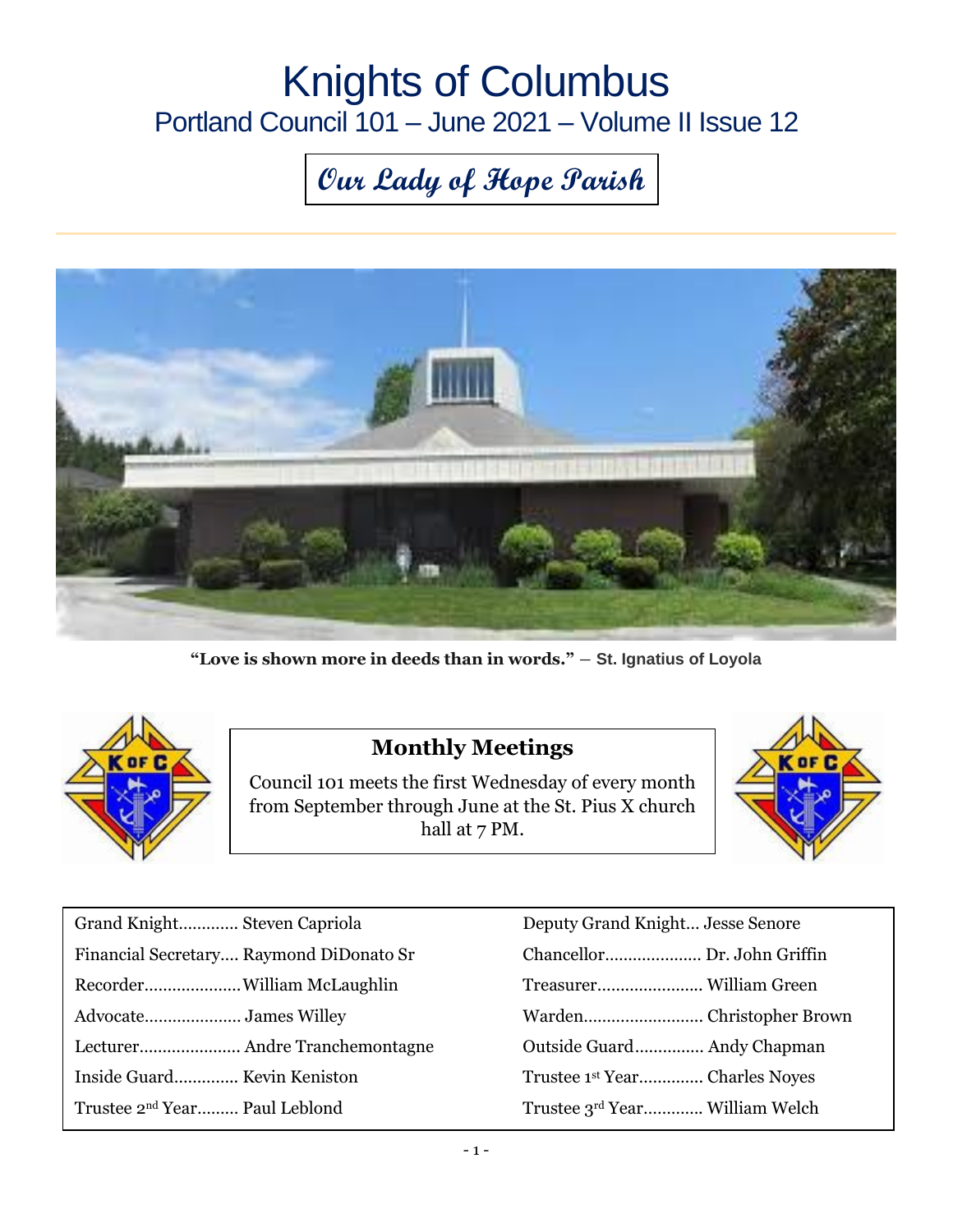#### **In This Issue:**

- News from the Grand Knight
- Membership dues
- Upcoming events
- Fundraising at OLH parish
- Council bottle fund
- Slate of officers
- Summary of State business meeting
- Please pray for
- Quotes
- June birthdays and anniversaries

#### **From the Grand Knights Desk…**

If you are a **4 th degree Knight**, remember that **Assembly #377 has monthly meetings at the St. Pius X church hall**. The meetings are the second Monday of the month starting at 7 PM and last for about an hour. Please join us if you feel safe being out in public during the pandemic. Masks and social distancing rules are followed for everyone's safety. We hope to see you there!

Remember to fill out Surge Reports for any activities that you have been involved in, both within and beyond our parish. The form can be found at **[https://maineknights.net/surge-form/.](https://maineknights.net/surge-form/)** Contact Steve Capriola if you need help filling out the form or would like us to fill it out for you.

Our general insurance agent is Joseph DiCalogero. He can be reached at 207-322-6514 or email him at: **joseph.dicalogero@kofc.org**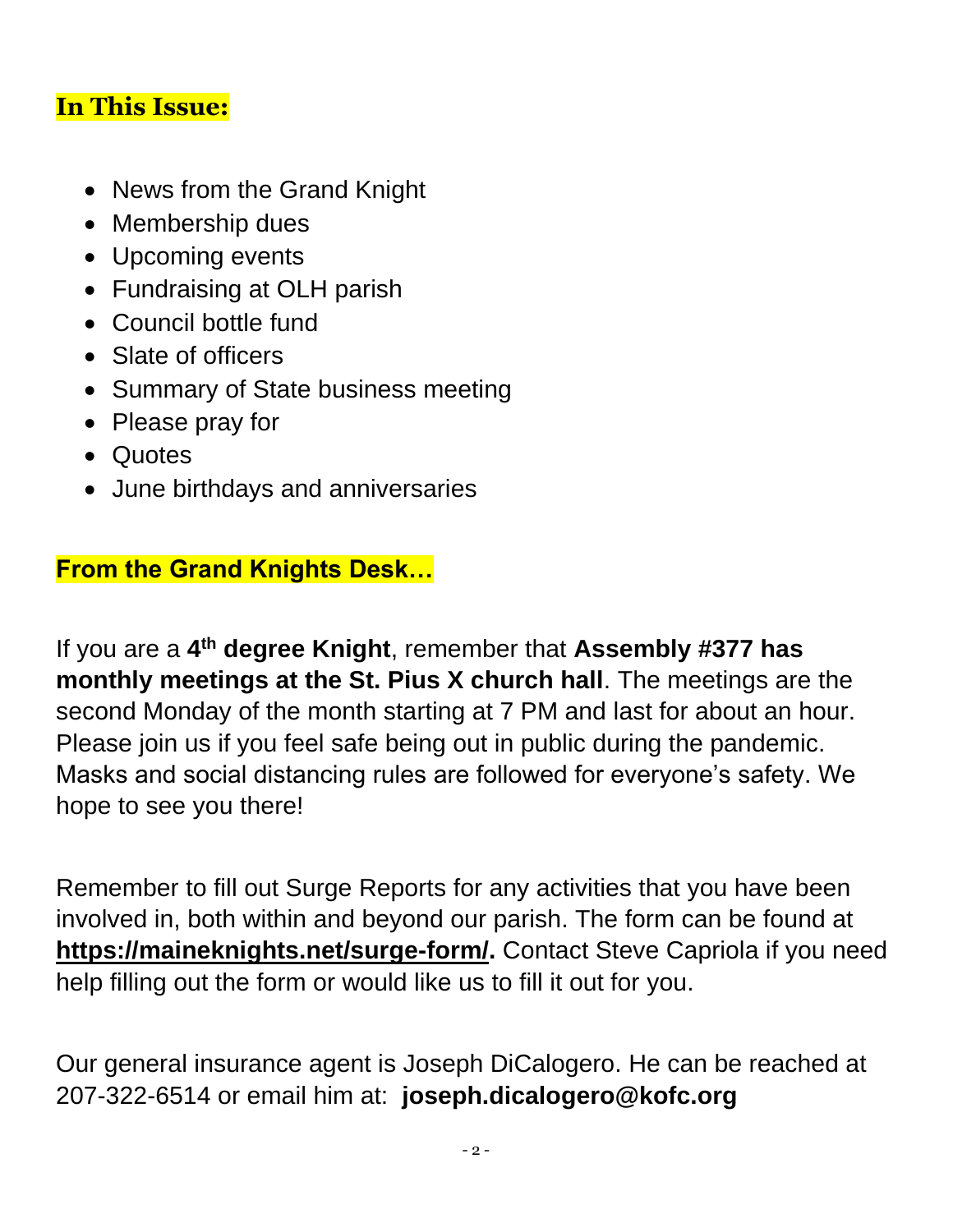Many members may not be aware of it, but our council has a **Facebook** page. We would like to bring this social media feature back to life for our council. This is a great way to share information about our council, parish and community on a real time basis. Peter Rickett has offered to oversee our Facebook page. If you have anything you would like to share via Facebook, please contact Peter Rickett at **[pmrickett@gmail.com](mailto:pmrickett@gmail.com)**. The link to our Facebook page is: **https://www.facebook.com/KOC101.**

## **Our council meetings, starting in September will only be in-person. We will no longer use Zoom for our meetings, unless conditions change drastically.**

If you or anyone you know is in need of help during the current healthcare crisis, please don't hesitate to reach out to us! You can contact Steve Capriola at 207-233-3565 or via e-mail at: **[sjcapri@maine.rr.com](mailto:sjcapri@maine.rr.com)**

Hoping you and your family stay safe and healthy during the current health and economic crisis!

Steve Capriola – Grand Knight Council 101

#### **Membership dues:**

There are still quite a few of our members who have not paid their membership dues for the current year. Due to the pandemic, we have not been able to have our usual fund raisers but continue to financially support our parish and the community at large. This makes payment of dues that much more important. If you haven't paid your dues, please send your payment to Ray DiDonato at 29 Edwards St., Portland 04102. If you are undergoing a financial or medical hard ship, please contact Ray as you may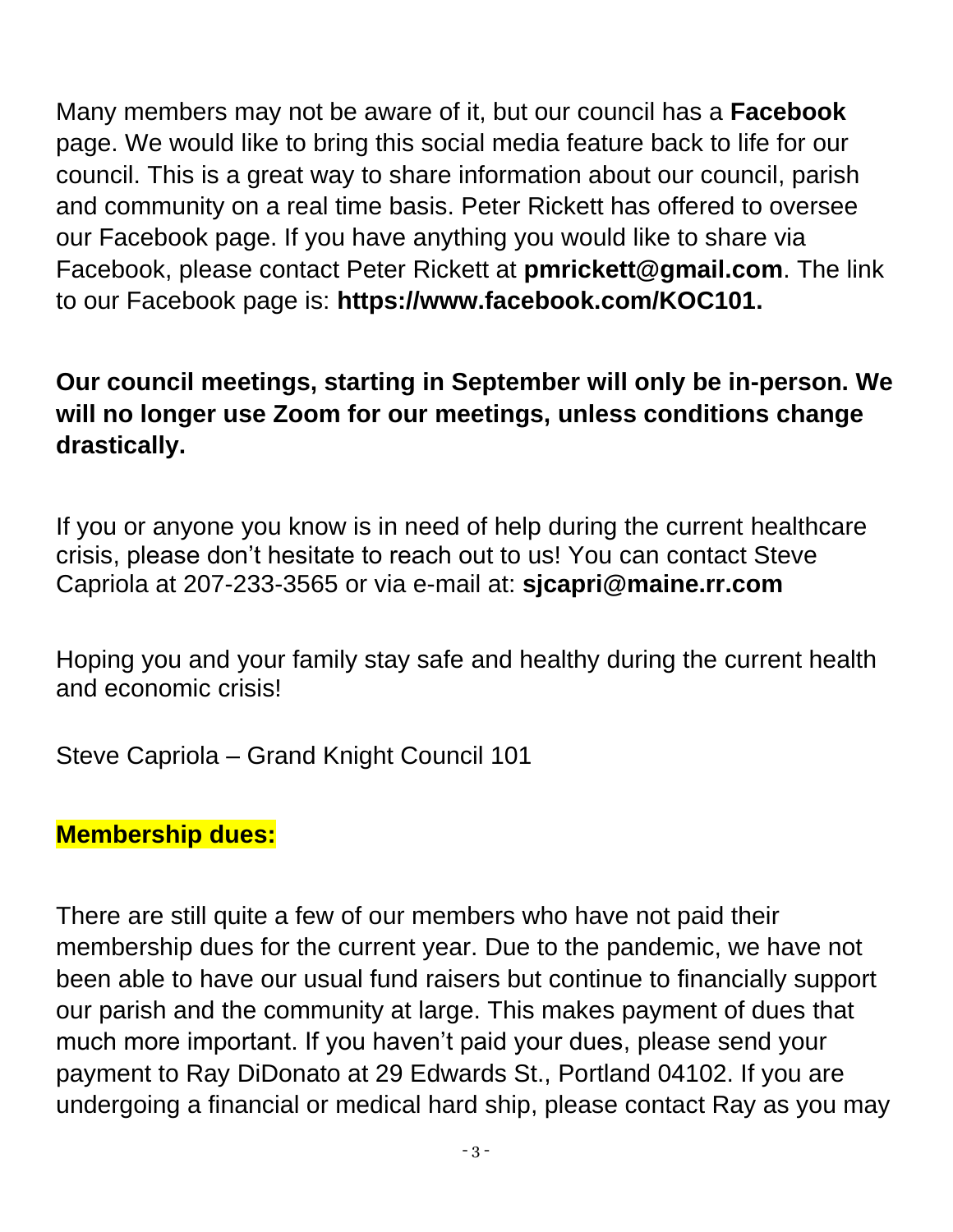have your dues waived. You can contact him at 207-831-3494 or email at **[raydidonatosr.1@gmail.com](mailto:raydidonatosr.1@gmail.com)**

## **Upcoming events:**

Our next **officers meeting** is on Wednesday, September 1<sup>st</sup> at 6 PM at the St. Pius church hall. Our next **council meeting** is Wednesday, September 1<sup>st</sup>, starting at 7 PM. We will have these meetings at the St. Pius church hall annex (side classroom). If the classroom is not available then we will meet downstairs in our council meeting room. Masks and social distancing are no longer required at our meetings but if you prefer to wear a mask you most certainly can.

## **Fundraising at OLH Parish:**

**Our next takeout dinner** will be a lobster roll. Cost is \$15 per person. Dinners can be picked up between 5 and 6 PM on **Saturday, June 19th** . Please see the church bulletin for more details.

Thank you to all those who purchase dinners, helped prepare, pack and deliver meals and also thanks to council 11257 for helping and/or leading all of the takeout dinners during the pandemic.

The parish events committee meets every month to discuss fundraising and community activities for the parish. Weekly donations are down and most normal fundraising and other church activities have been cancelled due to the pandemic. In addition to the takeout dinners, you will continue to be hearing about other fund raising and parish activities through the parish bulletin, website and church announcements.

One of these fundraising activities will be a festival of trees followed by a silent auction on Saturday, Nov.  $6<sup>th</sup>$ . Details will be coming out in the church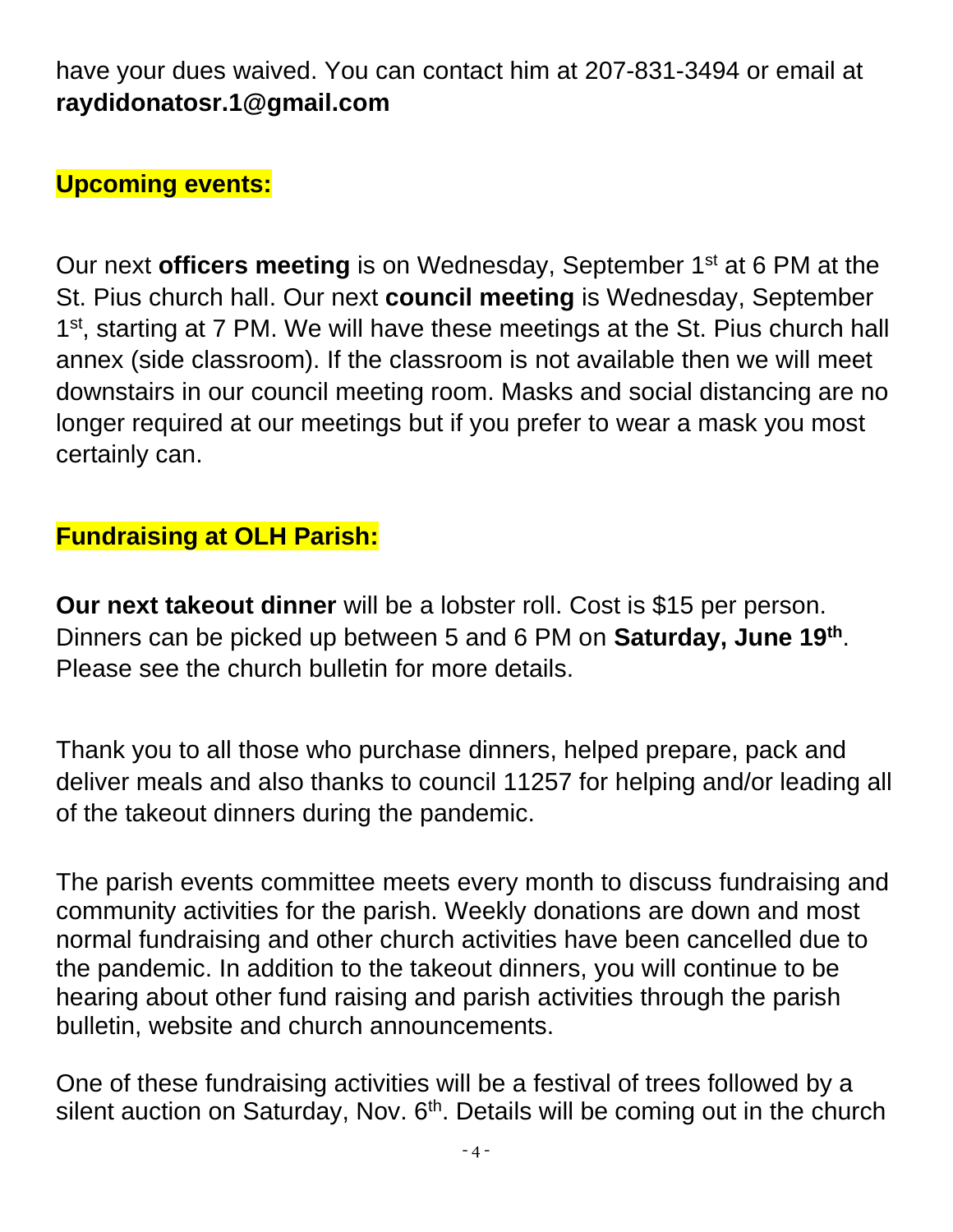bulletin. Our council has approved spending \$500 on a tree with a tools theme.

Also, the parish is planning a cookout celebration of our  $10<sup>th</sup>$  anniversary most likely in late August or early September. The church bulletin will be posting details over the coming weeks.

Please support our parish by participating in our various activities whenever you can!

## **Council bottle fund:**

Please drop off bottles and cans at John Brown's house at 87 Whitney Ave., Portland (leave them behind the back porch) or giving them to Chris Brown at our next council meeting. God bless and thank you to all those who have donated bottles and cans to help raise funds for our council!

### **Slate of officers:**

Our full slate of officers was approved at our June meeting by unanimous vote. Our officers for the upcoming fraternal year, July 1, 2021 through June 30, 2022, are as follows:

Grand Knight – Steve Capriola

Deputy Grand Knight – Jesse Senore

Chancellor – Dr. John Griffin

Recorder – William McLaughlin

Treasurer – William Green

Advocate – James Willey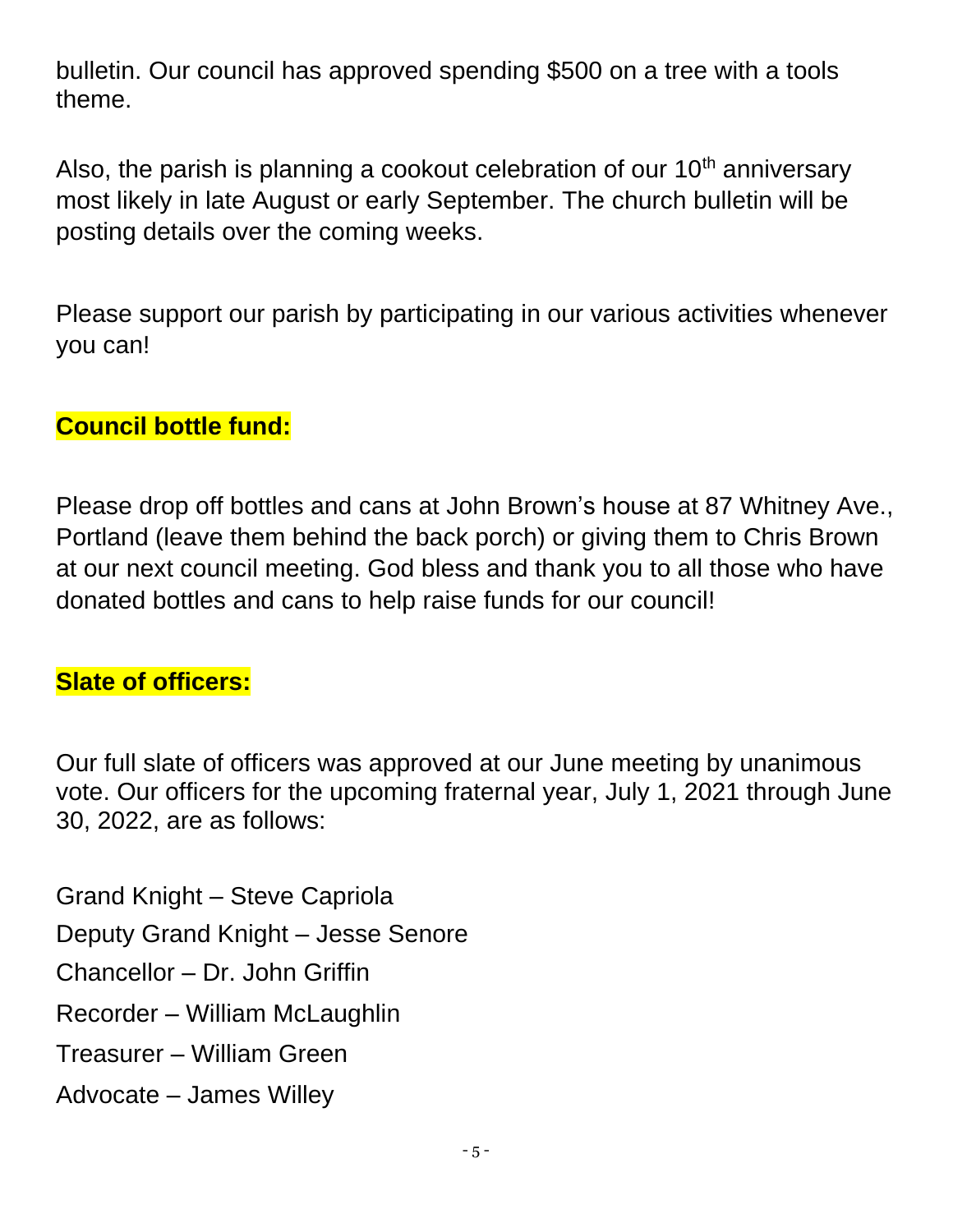Warden – Christopher Brown Lecturer – Peter Rickett Outside Guard – Andrew Chapman Inside Guard – Kevin Keniston Trustee 1<sup>st</sup> Year – Charles Noyes Trustee 2nd Year – Paul Leblond Trustee 3rd Year – William Welch

Raymond DiDonato will continue as Financial Secretary.

## **Summary of the State business meeting on May 22nd:**

Our Grand Knight, Steve Capriola, and Deputy Grand Knight, Jesse Senore, attended this meeting on-line via Zoom. Some highlights included:

- A resolution was passed to create a "religious perpetual fund" for those in need. This would be funded by a voluntary \$1 per member donation sent in with per capita payments by each participating council.
- There are 76 councils with 7,871 members in Maine.
- Tootsie Roll Drive raised \$27,833.11
- The State Cash Calendar raised \$22,230.00
- From Supreme: Councils can't charge or dismiss any member who can't pay his dues due to the pandemic. Councils won't be charged per capita for these members.
- The "Safe Environment Program" to protect children and vulnerable adults needs to have all councils be in compliance which includes having four specified officers/directors who have passed the on-line 45-minute course. (Note: Our council is in compliance.)
- Form 100's are on the way out. They are being replaced by an on-line registration process for new members.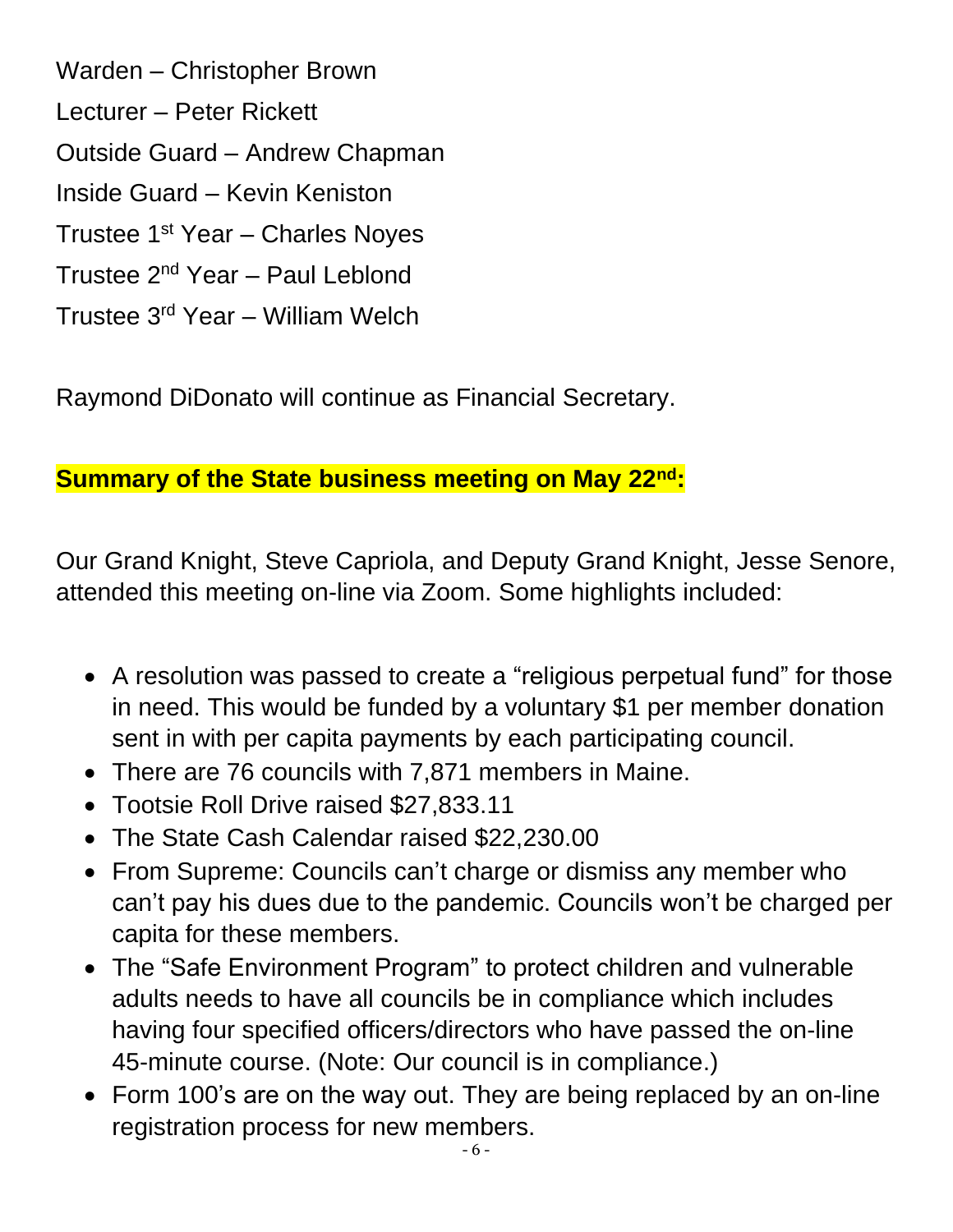- Knights of Columbus now has over \$116 Billion in insurance.
- Our general agent is Joseph DiCalogero from Norwood, MA. He will continue to recruit additional field agents although this is a slow, thorough process. Kevin Brown from New Hampshire will assist Bill Weiss as field agents for Maine.
- The National Convention will be virtual on August  $3<sup>rd</sup>$  and  $4<sup>th</sup>$ .
- The Charity Fund distributed nearly \$1400 each to three worthy and needy recipients… Megan Brooks, Daniel Thibideau and the Scott Baraclough family.
- Fr. Michael McGivney's feast day is August  $13<sup>th</sup>$ .

#### **Please pray for:**

All the service men and women who died in the service of our country. May their souls rest in peace with our Lord.

#### **Quotes:**

*"A single sunbeam is enough to drive away many shadows."*

St. Francis of Assisi

*"Remember that children, marriages, and flower gardens reflect the kind of care they get."*

H. Jackson Brown, Jr.

*"Faith is to believe what we do not see, and the reward of this faith is to see what we believe."*

Augustine